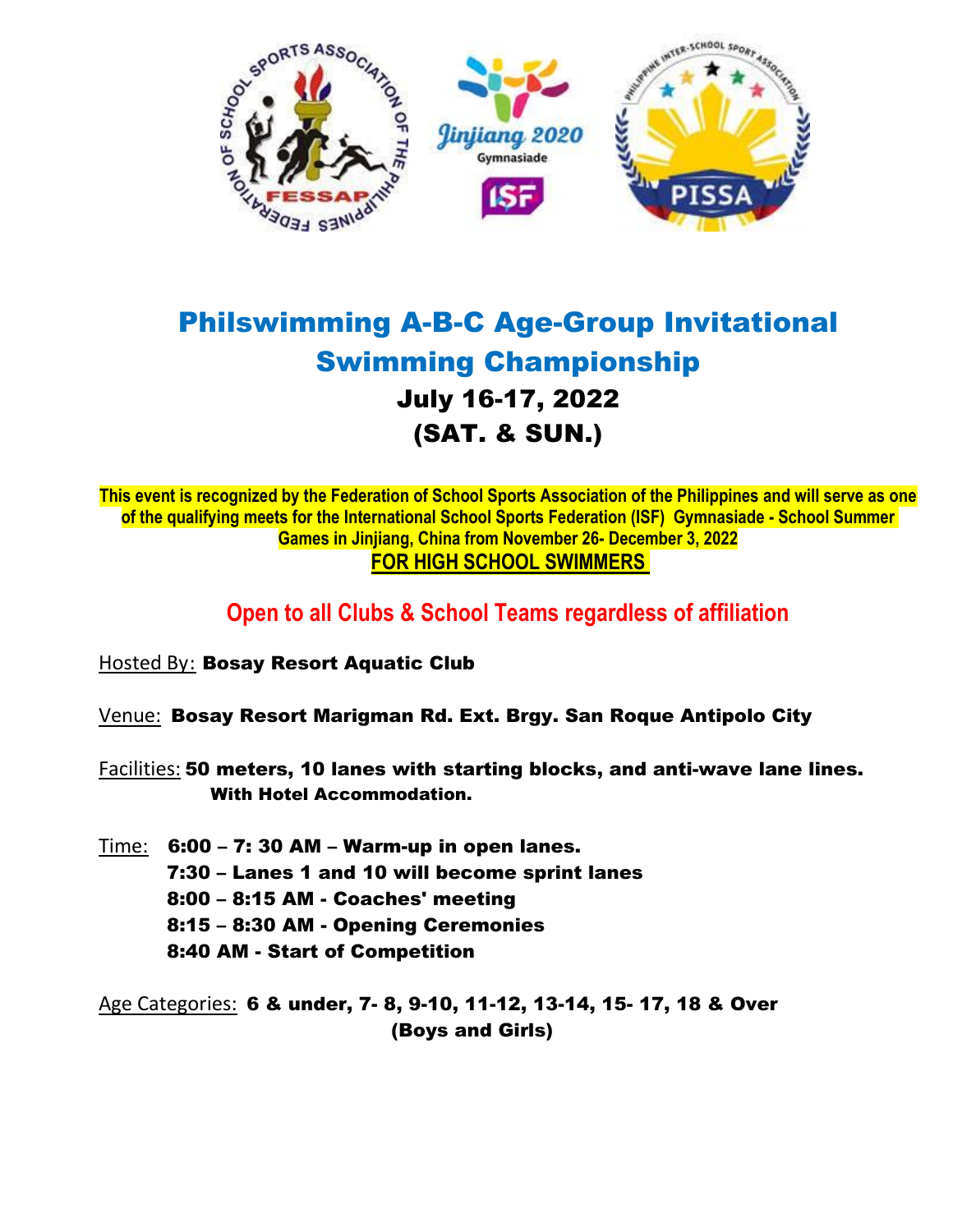Submit your entries on or before: July 9, 2022. Deadline of scratches: July 12, 2022 (full payment will be charged after the deadline) Entry Fees: Two Thousand Pesos Only (P2000 .00) You can pay on Gcash @ 0921 398 1424 – Lorena Matienzo Verifiable times must be submitted All entries must be submitted using the official entry form with the swimmer's name (print legibly), birthday, the event no., seedtime, and contact nos. and duly signed by their coaches. Let us be honest with the seed times.

Rules:

- All heats are timed "FINALS".
- REFEREE'S DECISION is final.
- $\div$  Swimmers may swim all events Individual events and TWO (2) Relays only.
- One start rule shall be applied throughout the meet. OVERHEAD start can be applied by the meet director if necessary. Protest must be submitted 30 minutes after the posting of the result of the contested event, addressed to the referee with the cash Bond of 3,000 pesos. Only coaches will be entertained.
- Age of reckoning: Age as of Date of Competition (July 16, 2022)
- Coaches must make sure all ages entered are true and correct. It is the Team Coaches responsibility to check the correctness of their swimmer's birth date and ages.

### *Coaches Incentives:*

- **1. P100.00 / swimmer who will be using Hy-Tek Team Manager in their entry.**
- **2. P50.00 / swimmer who will submit their entries using the official entry form.**

**You can download the Hy-Tek Team Manager Lite here: [https://hytek.active.com/Demos/Swim\\_Team\\_Manager\\_Lite.exe](https://hytek.active.com/Demos/Swim_Team_Manager_Lite.exe)**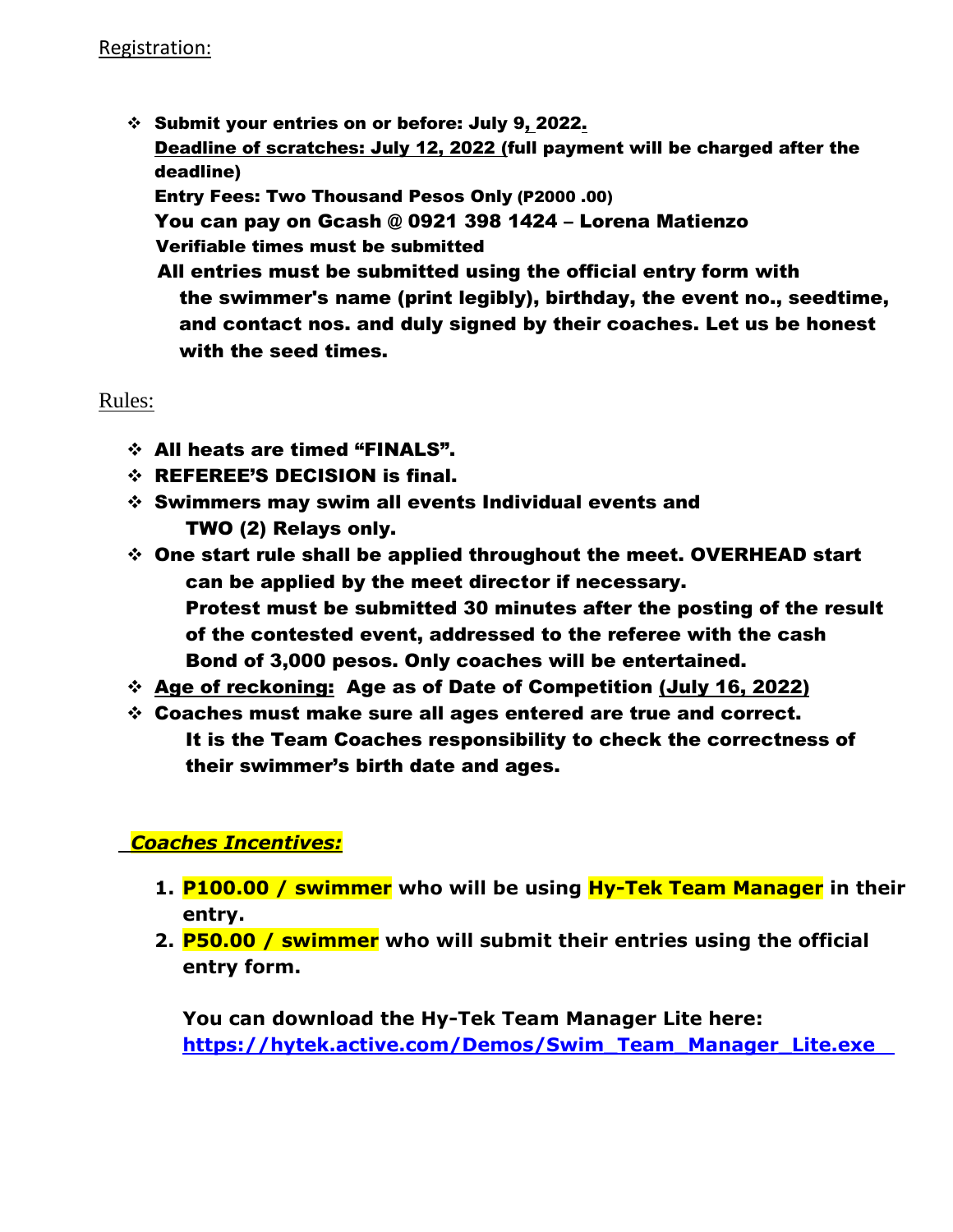#### Awards:

#### (INDIVIDUAL AWARDS)

- Medals (GOLD, SILVER, and BRONZE) will be awarded to the top three finishers for Boys and Girls. (Class A, B, and C)
- Trophies will be awarded to the Most Outstanding Swimmers in each Age Group Category for both Boys and Girls. (Class A, B, and C)

### (TEAM AWARDS)

 Trophies will be awarded to the Over-All Champion, the 1st Runner-up, and the 2nd Runner-Up (Based on the combined score for boys and girls events)

Individual - (1<sup>st</sup> -10), (2<sup>nd</sup> -7), (3<sup>rd</sup>-6), (4<sup>th</sup>-5), (5<sup>th</sup>-4), (6<sup>th</sup>-3), (7<sup>th</sup>-2), (8<sup>th</sup>-1)

Relay - (1<sup>st</sup>-20), (2<sup>nd</sup>-14), (3<sup>rd</sup>-12), (4<sup>th</sup>-10), (5<sup>th</sup>-8), (6<sup>th</sup>-6), (7<sup>th</sup>-4), (8<sup>th</sup>-2)

## In case of a tie, the number of medals starting with the gold, Silver and Bronze will be taken into account.

### SAFETY GUIDELINES:

### **A. Swimmers Responsibilities**

1. All swimmers without a registered coach to observe them at the meet, and/or their coaches, should arrange, prior to their arrival at the meet, for a registered coach to observe them during the warm-up, competition and warm-down.

### **B. Coaches Responsibilities**

- 1. Coaches shall instruct their swimmers regarding safety guidelines and warm-up procedures as they apply to conduct at meets and practice.
- 2. Coaches shall stand near the starting end of the pool when starting swimmers on sprint and pace work.
- 3. Coaches shall actively supervise their swimmers throughout the warm-up session.
- 4. Coaches shall maintain as much contact with their swimmers as possible, both verbal and visual, throughout the warm-up period.

#### **FOOD AT AFFORDABLE PRICE WILL BE AVAILABLE AT THE VENUE**

**For Hotel inquiries and reservations Please Call us at 8661-9011/8661-9012/8695-1807/0915-9809296/ 0998-5620143 or email us at [bosayreservation@gmail.com.](mailto:bosayreservation@gmail.com) Visi[t Bosay Resort](http://bosayresort.com/home/)**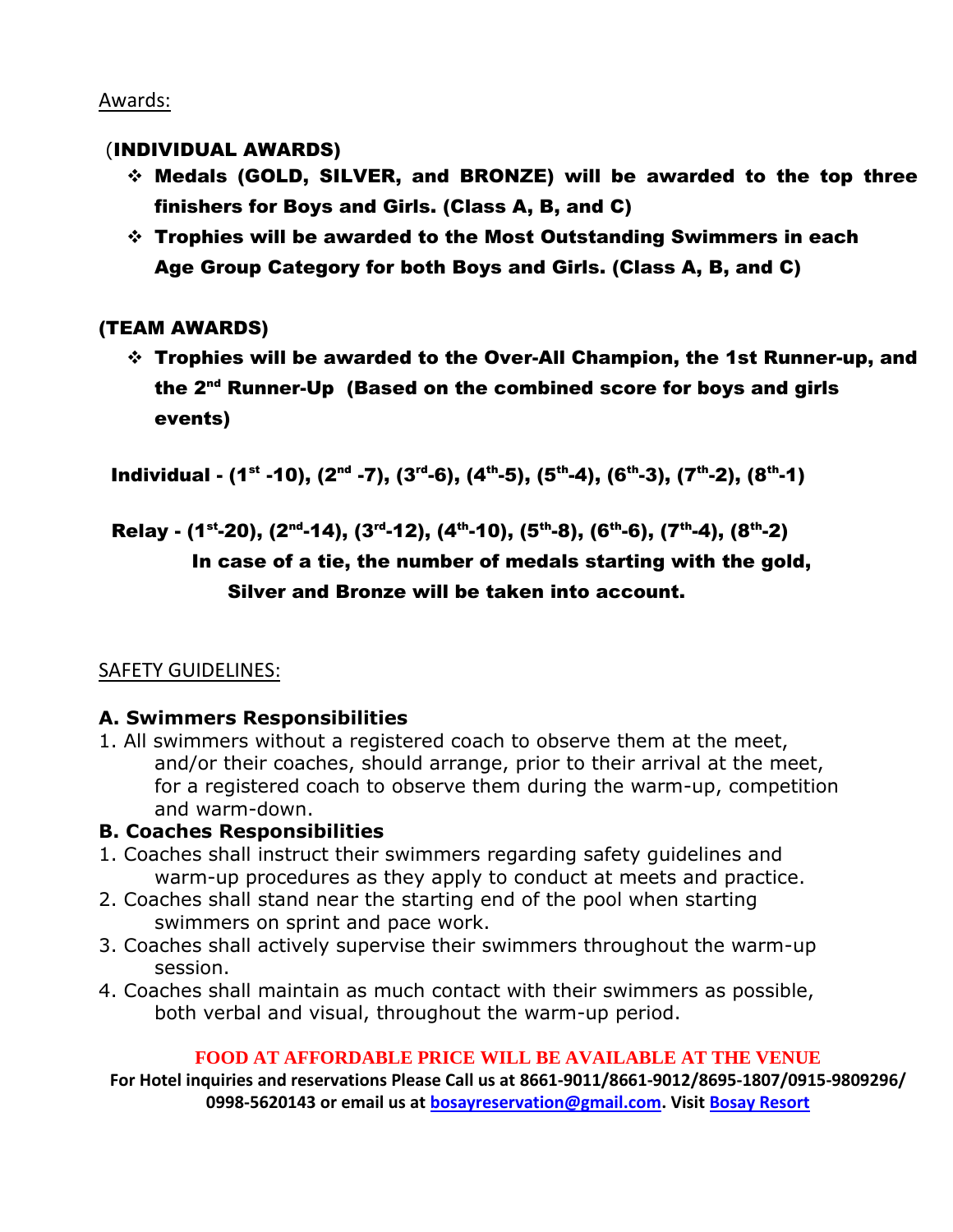#### Entries:

 Use the official meet entry form. On-deck entries are not allowed. Entries must be duly signed by the team's respective coaches.

#### **E-MAIL ENTRIES TO:**

Coach Emer Matienzo 09054140726 emermatienzo@yahoo.com

#### **(KINDLY REQUEST E-MAIL CONFIRMATION IF YOUR ENTRY HAS BEEN RECEIVED)**

## **For Hotel Accommodation, kindly visit [www.bosayresort.com](http://www.bosayresort.com/) or Facebook Bosay Resort**

# **SPECIAL RATES FOR DELEGATES!!**

#### **FOOD AT AFFORDABLE PRICE WILL BE AVAILABLE AT THE VENUE**

**For Hotel inquiries and reservations Please Call us at 8661-9011/8661-9012/8695-1807/0915-9809296/ 0998-5620143 or email us at bosayreservation@gmail.com**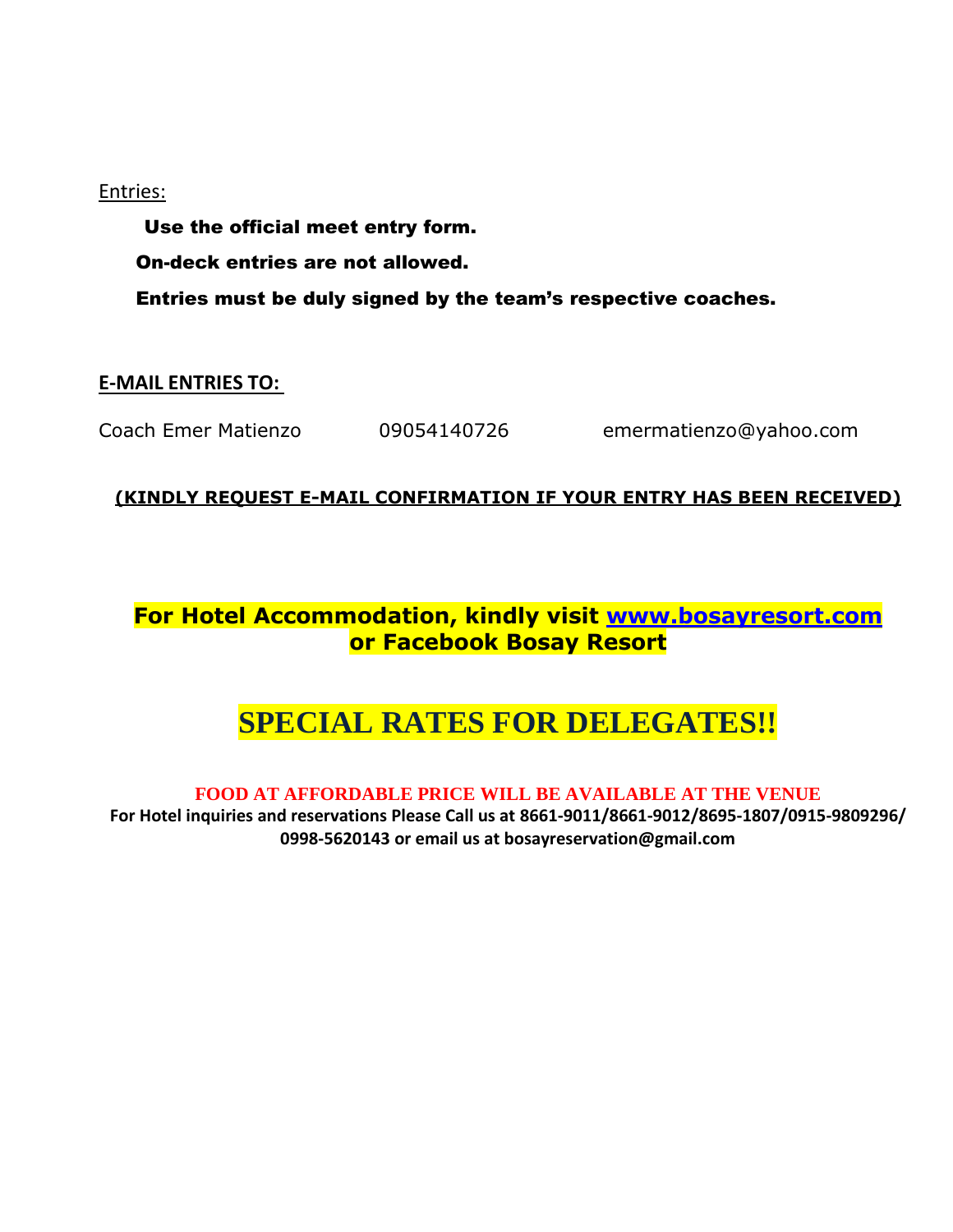#### **OFFICIAL ENTRY FORM**

#### **TEAM: CONTACT #:**

#### **COACH: EMAIL ADD:**

| <b>Name of Swimmer</b> | Date of      | Age   | Gender | Event | <b>Seed</b> |
|------------------------|--------------|-------|--------|-------|-------------|
| (Last Name First)      | <b>Birth</b> | Group |        | No.   | <b>Time</b> |
|                        |              |       |        |       |             |
|                        |              |       |        |       |             |
|                        |              |       |        |       |             |
|                        |              |       |        |       |             |
|                        |              |       |        |       |             |
|                        |              |       |        |       |             |
|                        |              |       |        |       |             |
|                        |              |       |        |       |             |
|                        |              |       |        |       |             |
|                        |              |       |        |       |             |
|                        |              |       |        |       |             |
|                        |              |       |        |       |             |
|                        |              |       |        |       |             |
|                        |              |       |        |       |             |
|                        |              |       |        |       |             |
|                        |              |       |        |       |             |
|                        |              |       |        |       |             |
|                        |              |       |        |       |             |
|                        |              |       |        |       |             |
|                        |              |       |        |       |             |
|                        |              |       |        |       |             |
|                        |              |       |        |       |             |
|                        |              |       |        |       |             |
|                        |              |       |        |       |             |
|                        |              |       |        |       |             |
|                        |              |       |        |       |             |
|                        |              |       |        |       |             |
|                        |              |       |        |       |             |
|                        |              |       |        |       |             |
|                        |              |       |        |       |             |